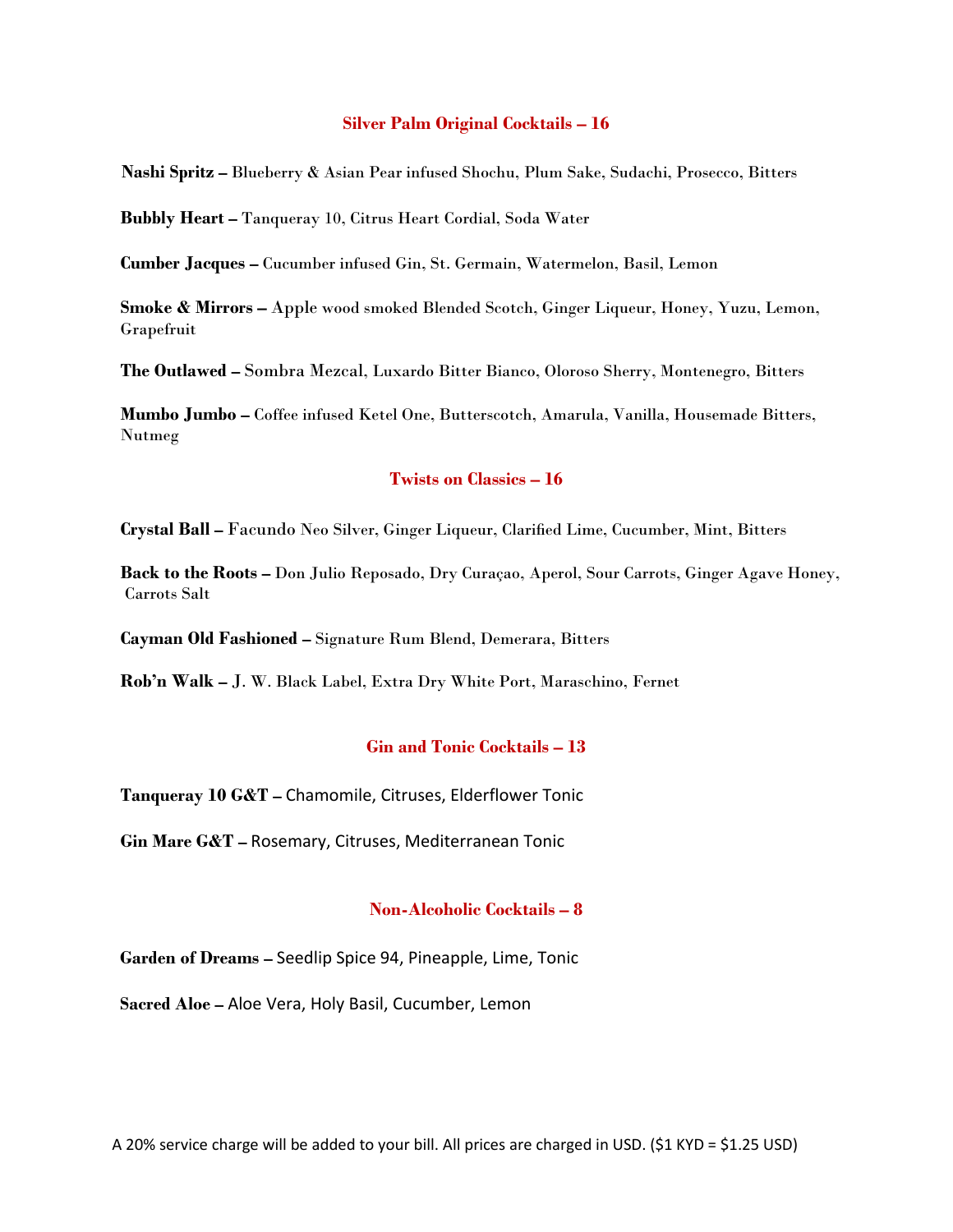# **Wine by the Glass**

| <b>Champagne and Sparkling</b>                                   |                      |    |
|------------------------------------------------------------------|----------------------|----|
| <b>N/V</b> Fantinel Cuveé Prestige Prosecco                      | Veneto, IT           | 13 |
| N/V Moët & Chandon Impérial Brut                                 | Champagne, FR        | 25 |
| N/V Perrier-Jouët, Brut Rosé "Blason"                            | Champagne, FR        | 35 |
| Premium                                                          |                      |    |
| 2019 Stag's Leap Cellars 'Karia Vineyard'                        | Napa Valley, USA     | 33 |
| 2019 Domaine Drouhin 'Laurène' Pinot Noir                        | Dundee Hills, USA    | 40 |
| 2018 Marchesi Antinori 'Tignanello'                              | Tuscany, IT          | 68 |
| White                                                            |                      |    |
| 2020 Chateau Ste Michelle Riesling                               | Colombia Valley, USA | 11 |
| 2021 Matua Sauvignon Blanc                                       | Marlborough, NZ      | 11 |
| 2020 Pazo Senorans Albariño                                      | Rías Baixas, SP      | 20 |
| 2016 Hugel Famille Gewürtztraminer                               | Alsace, FR           | 18 |
| 2020 Louis Jadot Chardonnay                                      | Mâcon - Villages, FR | 18 |
| Rosé                                                             |                      |    |
| 2021 Chateau d' Esclans 'Whispering Angel'                       | Provence, FR         | 18 |
|                                                                  |                      |    |
| <b>Red</b>                                                       |                      |    |
| 2020 Au Bon Climat, Pinot Noir                                   | Santa Barbara, USA   | 20 |
| 2019 Bodegas Caro, Petit Caro, Malbec                            | Mendoza, AR          | 15 |
| 2019 Decoy by Duckhorn, Merlot                                   | Sonoma County, USA   | 18 |
| 2019 Seghesio Zinfandel                                          | Sonoma County, USA   | 18 |
| 2015 Familia Torres 'Gran Coronas' Reserva, Cabernet Penedes, SP |                      | 15 |
| 2018 Stags Leap Cellars 'Hands of Time' Cabernet                 | Napa Valley, USA     | 25 |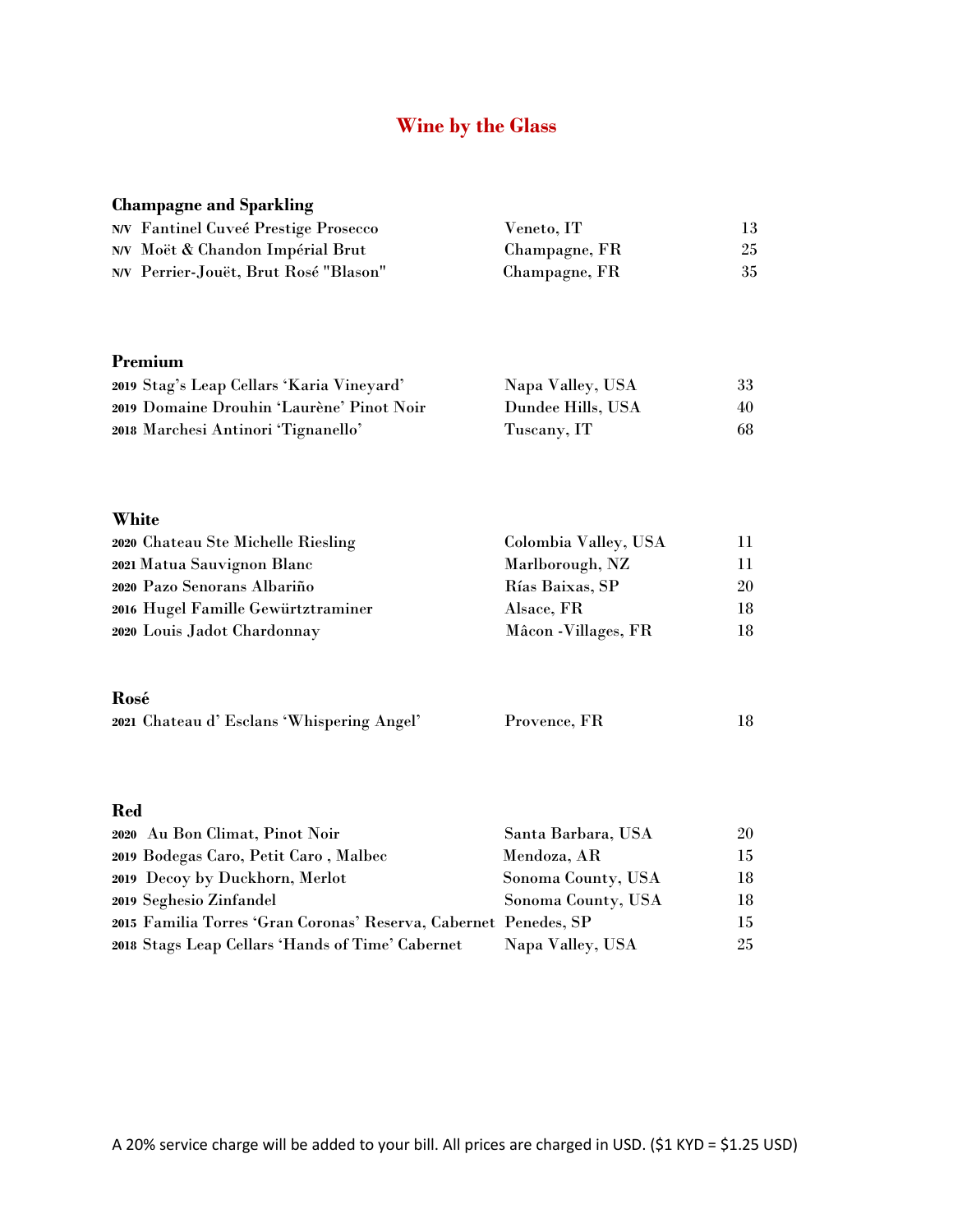# **By the Bottle**

| Veneto, IT  | 65         |
|-------------|------------|
|             |            |
|             |            |
| Reims, FR   | 90         |
| Reims, FR   | 170        |
| Reims, FR   | 240        |
| Reims, FR   | <b>200</b> |
| Reims, FR   | 240        |
| Reims, FR   | 395        |
| Épernay, FR | 120        |
| Épernay, FR | 150        |
| Epernay, FR | 224        |
| Epernay, FR | 140        |
|             |            |

**Rosé**

|  |  | 2021 Château d'Esclans 'Whispering Angel' | Provence, FR | 72 |
|--|--|-------------------------------------------|--------------|----|
|--|--|-------------------------------------------|--------------|----|

## **White Wine**

| Riesling                                       |                        |            |
|------------------------------------------------|------------------------|------------|
| 2020 Chateau Ste Michelle                      | Columbia Valley, USA   | 44         |
| 2012 Schloss Johannisberg Spätlese 'Grünlack'  | Rheingau, GR           | 160        |
| 2015 Schloss Johannisberg Spätlese 'Grünlack'  | Rheingau, GR           | 145        |
| 2008 Dönnhoff Oberhäuser Brücke Spätlese 1.5 L | Nähe, GR               | <b>200</b> |
| <b>Albariño</b><br>2020 Pazo Senorans          | Rías Baixas, SP        | 80         |
| <b>Pinot Gris   Pinot Grigio</b>               |                        |            |
| 2019 Pinot Grigio, Jermann                     | Friuli, IT             | 65         |
| 2018 Pinot Gris, Elk Cove Vineyards            | Willamette Valley, USA | 65         |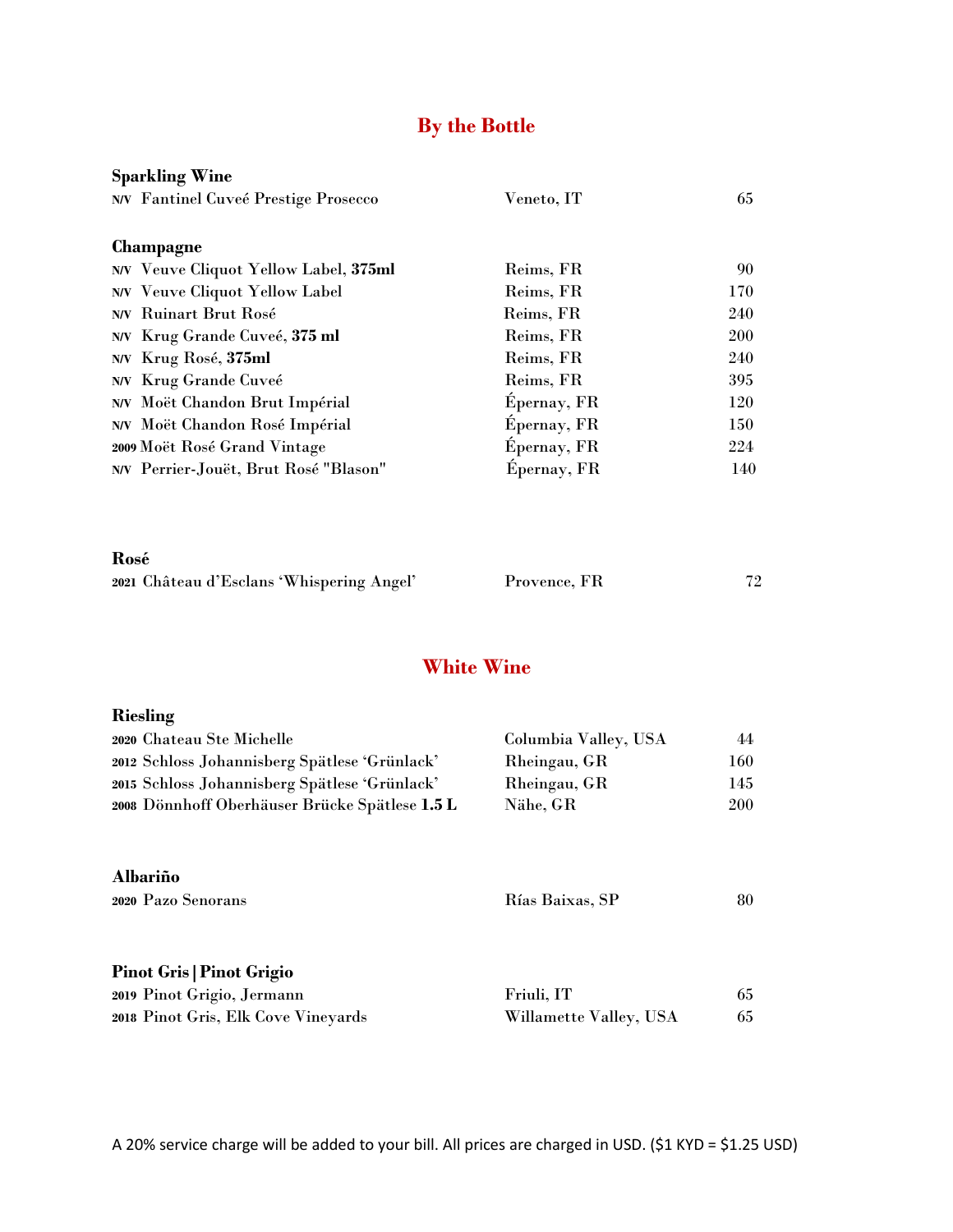### **Sauvignon Blanc**

| 2020 Justin                      | Central Coast, USA | 80 |
|----------------------------------|--------------------|----|
| 2019 Cape Landing                | Margret River, AUS | 60 |
| 2021 Craggy Range 'Te Muna Road' | Martinborough, NZ  | 70 |
| 2021 Matua                       | Marlborough, NZ    | 44 |

### **Chardonnay**

#### **France**

| 2018 Domaine Laroche 1er Cru 'Les Fourchaumes' | Chablis            | 125 |
|------------------------------------------------|--------------------|-----|
| 2016 Jean-Francois Bachelet, Vieilles Vignes   | Puligny-Montrachet | 200 |
| 2020 Louis Jadot                               | Mâcon - Villages   | 60  |
|                                                |                    |     |
| <b>USA</b>                                     |                    |     |
| 2017 Patz & Hall                               | Sonoma Coast       | 120 |
| 2019 Stag's Leap Cellars 'Karia Vineyard'      | Napa Valley        | 130 |
| 2014 O' Shaughnessy                            | Oakville           | 180 |

## **Gewürztraminer|Moscato|Grüner Veltliner**

| 2016 Gewürztraminer, Hugel Famille       | Alsace, FR   | 70 |
|------------------------------------------|--------------|----|
| 2020 Moscato d'Asti, Vietti 'Cascinetta' | Piedmont, IT | 65 |
| 2020 Grüner Veltliner, Loimer            | Kamptal, AT  | 55 |

## **Sémillon|Viognier**

| 2018 Sémillon, Component | Napa Valley, USA | 80 |
|--------------------------|------------------|----|
| 2018 Viognier, Justin    | Paso Robles, USA | 60 |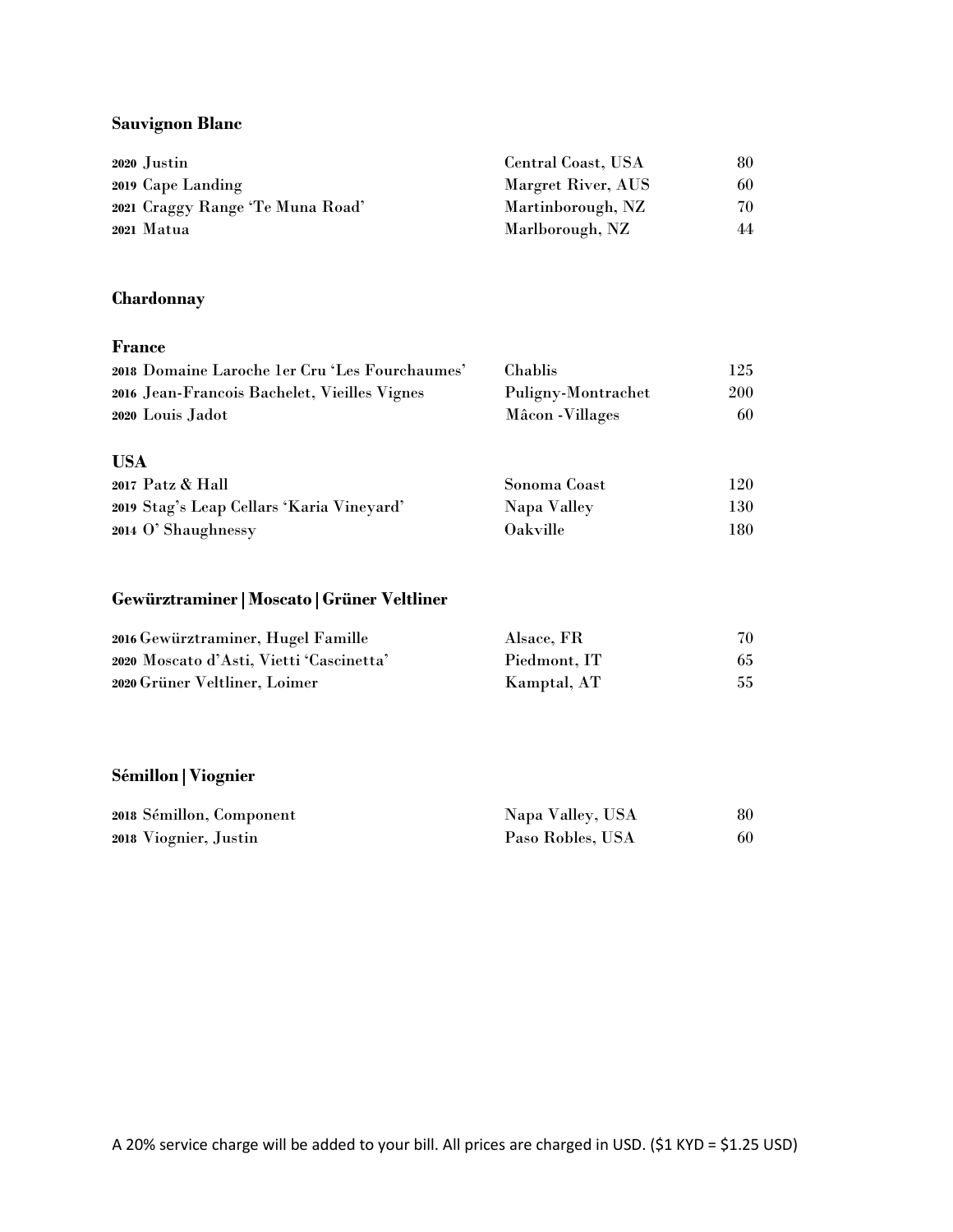## **Red Wine**

| <b>Pinot Noir</b>              |                         |     |
|--------------------------------|-------------------------|-----|
| 2019 Sokol Blosser             | Dundee Hills, USA       | 95  |
| 2019 Domaine Drouhin 'Laurène' | Dundee Hills, USA       | 160 |
| 2017 Patz & Hall               | Sonoma Coast, USA       | 120 |
| 2018 Flowers                   | Sonoma Coast, USA       | 120 |
| 2017 Résonance Vinyards        | Williamette Valley, USA | 130 |
| 2020 Au Bon Climat             | Santa Barbara, USA      | 80  |

## **Merlot|Merlot Blends**

| 2018 Le Puy 'Emilien'          | Cotes de Bordeaux, FR | 85   |
|--------------------------------|-----------------------|------|
| 2016 Emmolo                    | Napa Valley, USA      | 160- |
| 2019 Decoy by Duckhorn, Merlot | Sonoma County, USA    | 65   |

## **Cabernet Sauvignon|Cabernet Sauvignon Blends**

| 2015 Familia Torres 'Gran Coronas' Reserva | Penedes, SP         | 60  |
|--------------------------------------------|---------------------|-----|
| 2014 La Sirène de Giscours                 | Margaux, FR         | 140 |
| 2018 Poggio al Tesoro 'Sondraia'           | Bolgheri, IT        | 110 |
| 2012 Peter Michael 'Les Pavots'            | Knights Valley, USA | 420 |
| 2019 Decoy by Duckhorn                     | Sonoma County, USA  | 80  |
| 2018 Fortress Winery                       | Sonoma County, USA  | 95  |
| 2015 Jordan                                | Sonoma County, USA  | 140 |
| 2016 Cult                                  | Oakville, USA       | 80  |
| 2018 Stag's Leap Cellars 'Hands of Time'   | Napa Valley, USA    | 100 |
|                                            |                     |     |

## **Cabernet Franc|Gamay|Grenache|Sangiovese**

| 2019 Cabernet Franc, Clau de Nell          | Anjou, FR          | 90  |
|--------------------------------------------|--------------------|-----|
| 2018 Château de Jaques Cru - Moulin-à-Vent | Beaujolais, FR     | 85  |
| 2016 Joseph Drouhin - Fleurie              | Beaujolais, FR     | 68  |
| 2017 Chateau Le Nerthe 'Les Cassagnes'     | Côtes du Rhône, FR | 80  |
| 2018 Barone Ricasoli Chianti Classico      | Tuscany, IT        | 56  |
| 2018 Marchesi Antinori 'Tignanello'        | Tuscany, IT        | 272 |
| <b>Zinfandel</b>   Malbec                  |                    |     |
| 2018 Seghesio                              | Sonoma County, USA | 72  |

| 2018 Segnesio                 | Sonoma County, USA |  |
|-------------------------------|--------------------|--|
| 2019 Bodegas Caro, Petit Caro | Mendoza, AR        |  |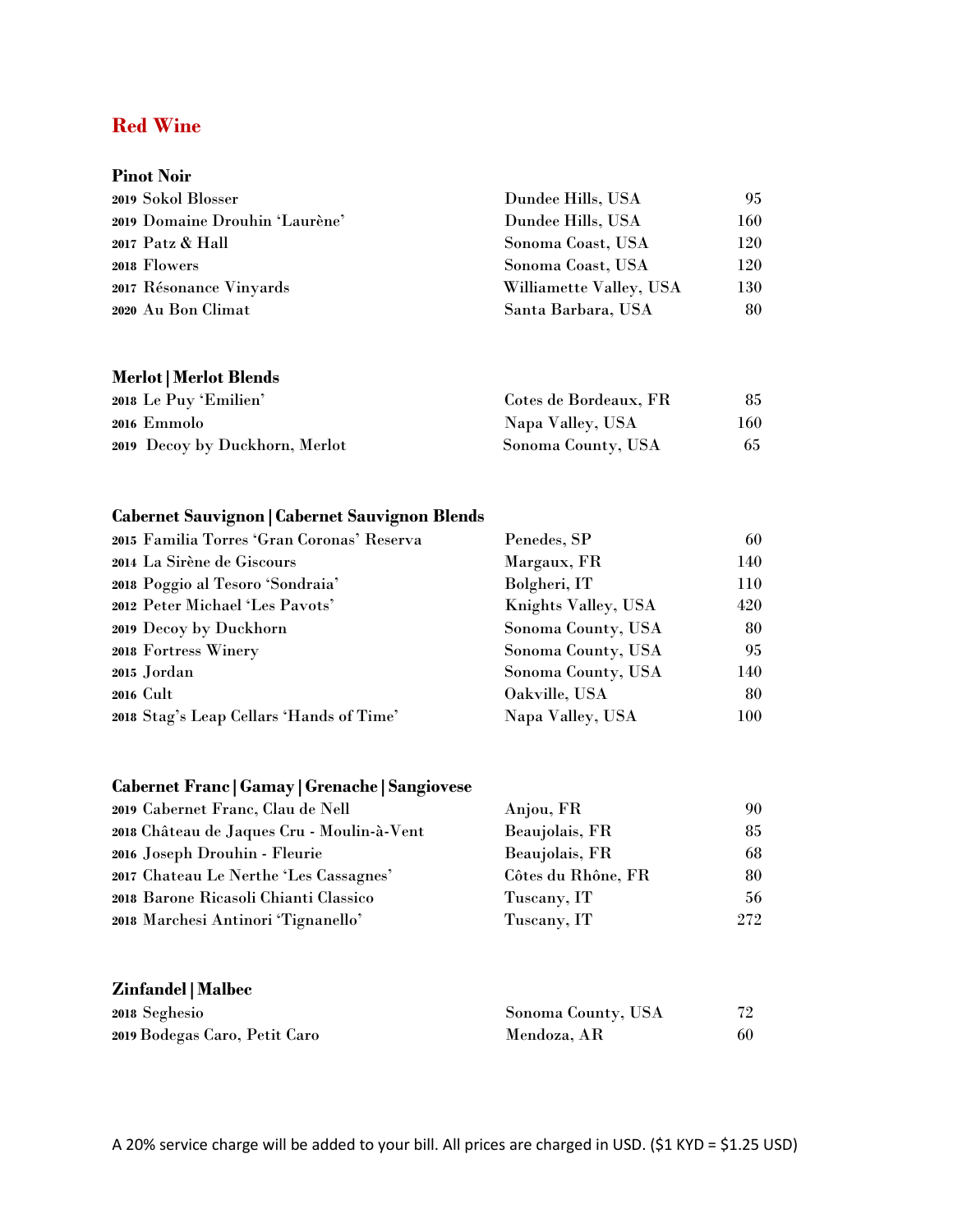#### **Sake**

**Junmai Daiginjo:** This is the top tier in the Sake world. The rice is polished down to about half its size, removing a large portion of the outer layer. This gives the sake a light, floral and fruity character. Pairs perfectly with our fresh sashimi choices.

|                            |       | 720 ml | 8oz | 4oz |
|----------------------------|-------|--------|-----|-----|
| Hakutsuru 'Soaring Clouds' | Hyogo |        | 38  | 19  |

**Daiginjo:** The pinnacle of the Brewer's art, this style of sake is made with highly polished rice and a small portion of distilled alcohol. Aromas are generally light, complex and quite fragrant.

|              |        | 720 ml | 8oz | 4oz |
|--------------|--------|--------|-----|-----|
| Murai Family | Aomori | 180    | 60  | 30  |

**Junmai Ginjo:** The baby brother of Junmai Daiginjo, these sakes have a bit more of an earthy side and can be light, fruity and refreshing.

|                     |           | 720 ml | 8oz    | 4oz             |
|---------------------|-----------|--------|--------|-----------------|
| Hakutsuru           | Hyogo     | 80     | 28     | 14              |
|                     |           |        | 300 ml | 4 <sub>oz</sub> |
| Maboroshi 'Mystery' | Hiroshima |        | 62     | 28              |

**Junmai:** With a full, solid flavor profile and reasonable levels of acidity balanced with umami, these styles of sake are a food lover's friend.

|                                   |           | 720 ml | 8oz    | 4oz |
|-----------------------------------|-----------|--------|--------|-----|
| Kasumi Tsuru 'Kimoto Extra Dry'   | Hyogo     | 95     | 32     | 16  |
| Hakutsuru                         | Hyogo     | 52     | 18     | 9   |
| TY-KU Coconut Infusion            | Nara      | 88     | 30     | 16  |
|                                   |           |        |        |     |
|                                   |           | 720 ml | 300 ml | 4oz |
| Seikyo Takehara 'Mirror of Truth' | Hiroshima | 95     | 60     | 28  |
| Hiro 'Red'                        | Niigata   |        | 55     | 24  |
| Shichi Hon Yari 'Seven Spearsman' | Shiga     |        | 60     | 28  |